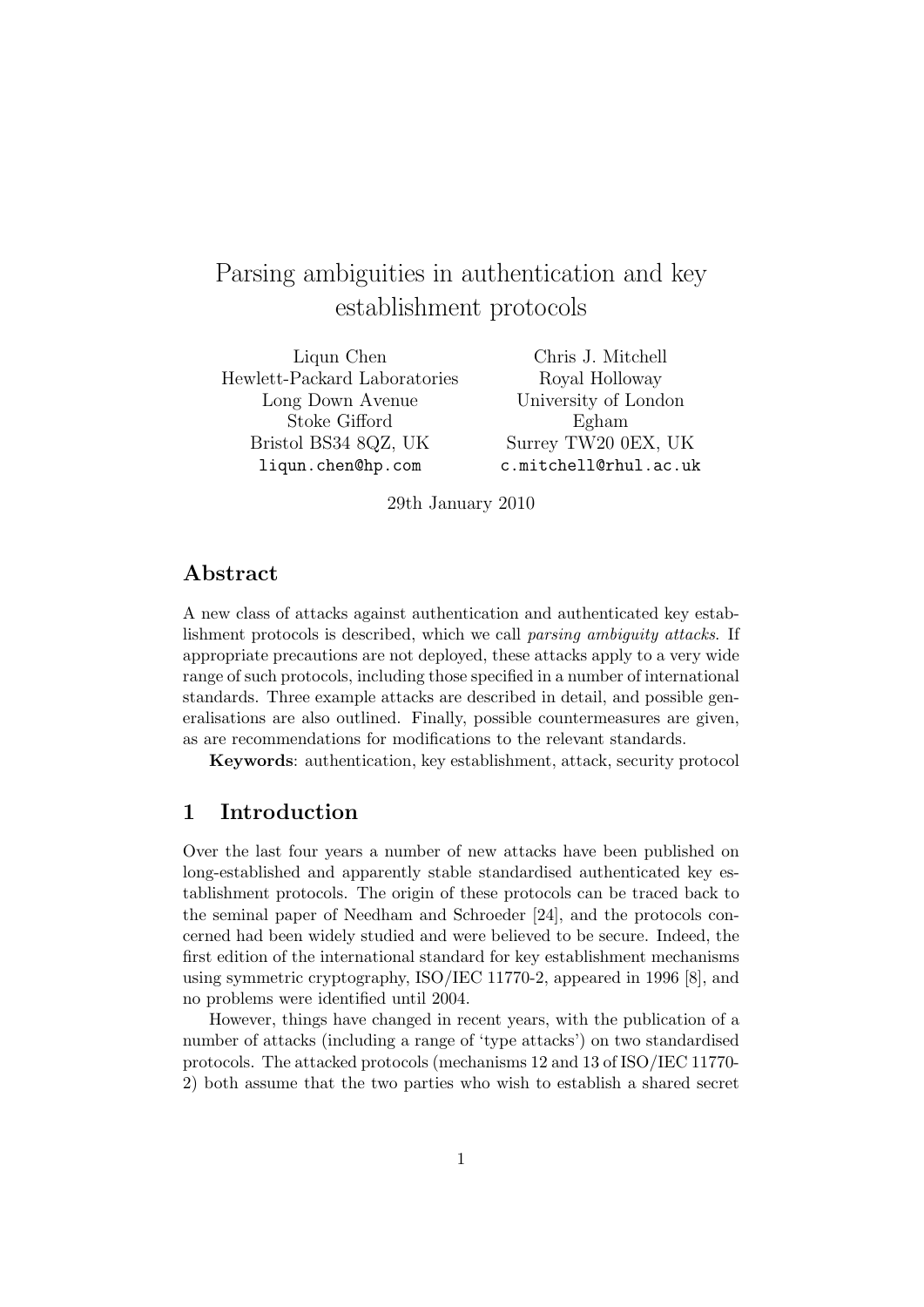key already share a secret key with a trusted third party (acting as a key translation centre).

- In 2004 Cheng and Comley [5, 6] described two attacks on mechanism 12 from ISO/IEC 11770-2:1996 [8], one a replay attack and the other a type attack.
- This caused ISO/IEC SC27, the committee responsible for developing and maintaining the standard, to issue a corrigendum [14] withdrawing the mechanism concerned.
- *•* Shortly afterwards, work started within SC27 on a new version of the standard containing a replacement 'fixed' version of mechanism 12; the revised text was published in 2008 [15] as the 2nd edition of ISO/IEC 11770-2.
- In mid 2008, Mathuria and Sriram [19] described new type attacks on both mechanism 13 and the 'fixed' version of mechanism 12 proposed by Cheng and Comley [5, 6]. Whilst the attack on mechanism 13 will need to be addressed by SC27, the attack on the Cheng-Comley version of mechanism 12 is not an immediate concern; this is because the version of mechanism 12 contained in [15] is different to the Cheng-Comley fix, and is not subject to the Mathuria-Sriram attacks.

The term 'type attack' refers to a protocol attack in which protocol fields of one 'type' are misrepresented as being fields of a different type. This typically means that all or part of a message legitimately sent in step *i* of a protocol, is misrepresented as a message sent in step *j*  $(i \neq i)$  of a separate instance of the protocol. For a helpful review of the various types of attacks possible on authentication and key establishment protocols, see [4]. Before proceeding we note that the Mathuria-Sriram attacks require three consecutive fields in one protocol message to be misinterpreted as a single field in a different protocol message. Thus in some ways these attacks are the first step towards the much more general class of attacks described in this paper, since they require the protocol to be used in a domain in which protocol fields can have varying lengths.

In this paper we show that a wide range of attacks are possible against almost all the standardised protocols. The attacks we describe are related to type attacks, but are distinct in that they do not require a message sent at one step of a protocol to be (mis)used at a distinct protocol step. We call these attacks *parsing ambiguity attacks* since they require strings of data input to cryptographic algorithms to be capable of being interpreted in more than one way. In some ways they can be regarded as specification flaws rather than flaws in the protocols themselves; nevertheless, the same problem arises in the specifications of many protocols.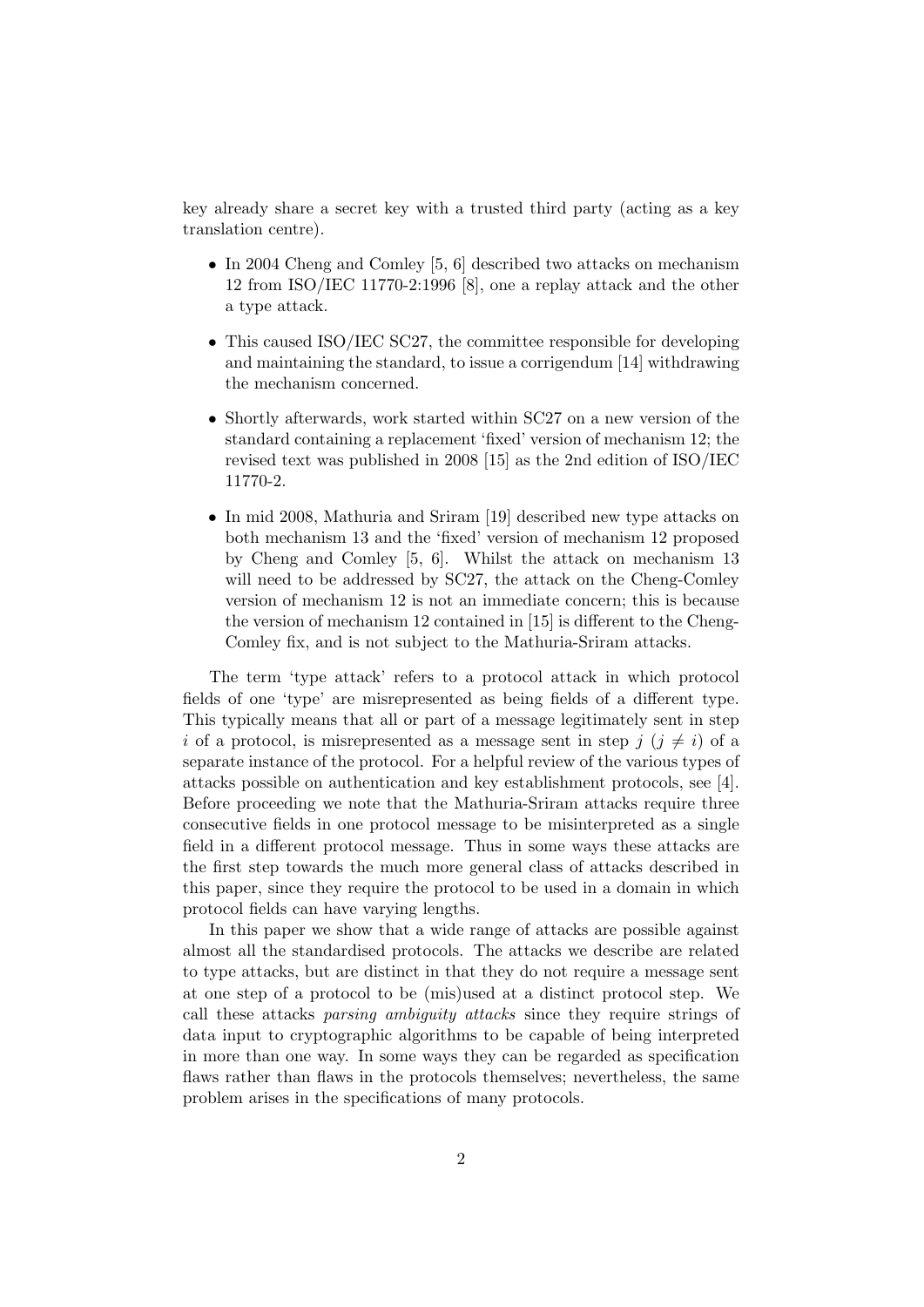We remark also that, although it is true that some of the protocols we attack do not have proofs of security (although some do, e.g. mechanism 9 of ISO/IEC 11770-2 [15] is essentially identical to the three party key distribution protocol proved secure by Bellare and Rogaway in [2]), the method of attack is essentially independent of this fact. That is, these attacks fall outside the scope of current security proofs, and hence any provably secure protocol specified in the same way is likely to be subject to the attacks we describe. This is because protocol security proofs typically do not consider the possibility of one sequence of data items subjected to a cryptographic function being misinterpreted as a different sequence of data items — that is, correct/unique parsing is either an implicit or an explicit assumption.

## **2 Some simple examples**

In this section we give three examples of parsing ambiguity attacks to illustrate the general approach. All these attacks apply to well-established standardised protocols, using a range of cryptographic techniques. We also discuss how these attacks might be realised in practice. In the next section we generalise these examples, to show the broad applicability of the attack technique.

### **2.1 Specifying authentication and authenticated key establishment protocols**

We start by considering how the protocols of concern to us here are typically specified. It is this method of specification that gives rise to the possibility of attacks.

A variety of terminologies have been used to specify authentication and key establishment protocols. In this paper we use the terminology adopted in the ISO/IEC 9798 and 11770 series of standards, covering authentication protocols and key establishment mechanisms respectively. To show the use of this terminology we give an example of a mechanism from the current version of ISO/IEC 11770-2 [15], specifically mechanism 8. This mechanism is essentially identical to the basic *Kerberos* protocol [18, 25] as specified in [4].

This protocol involves two parties *A* and *B*, who wish to share a secret session key. *A* and *B* both share a secret session key with a trusted third party *P*, where the key shared by *A* and *P* is denoted by  $K_{AP}$  and the key shared by  $B$  and  $P$  is denoted by  $K_{BP}$ .  $A$  and  $B$  are assumed to know with whom they are trying to establish a key, and to know what their respective identifiers are.

The mechanism involves the following message flows:

 $(1): A \rightarrow P: TVP_A || I_B;$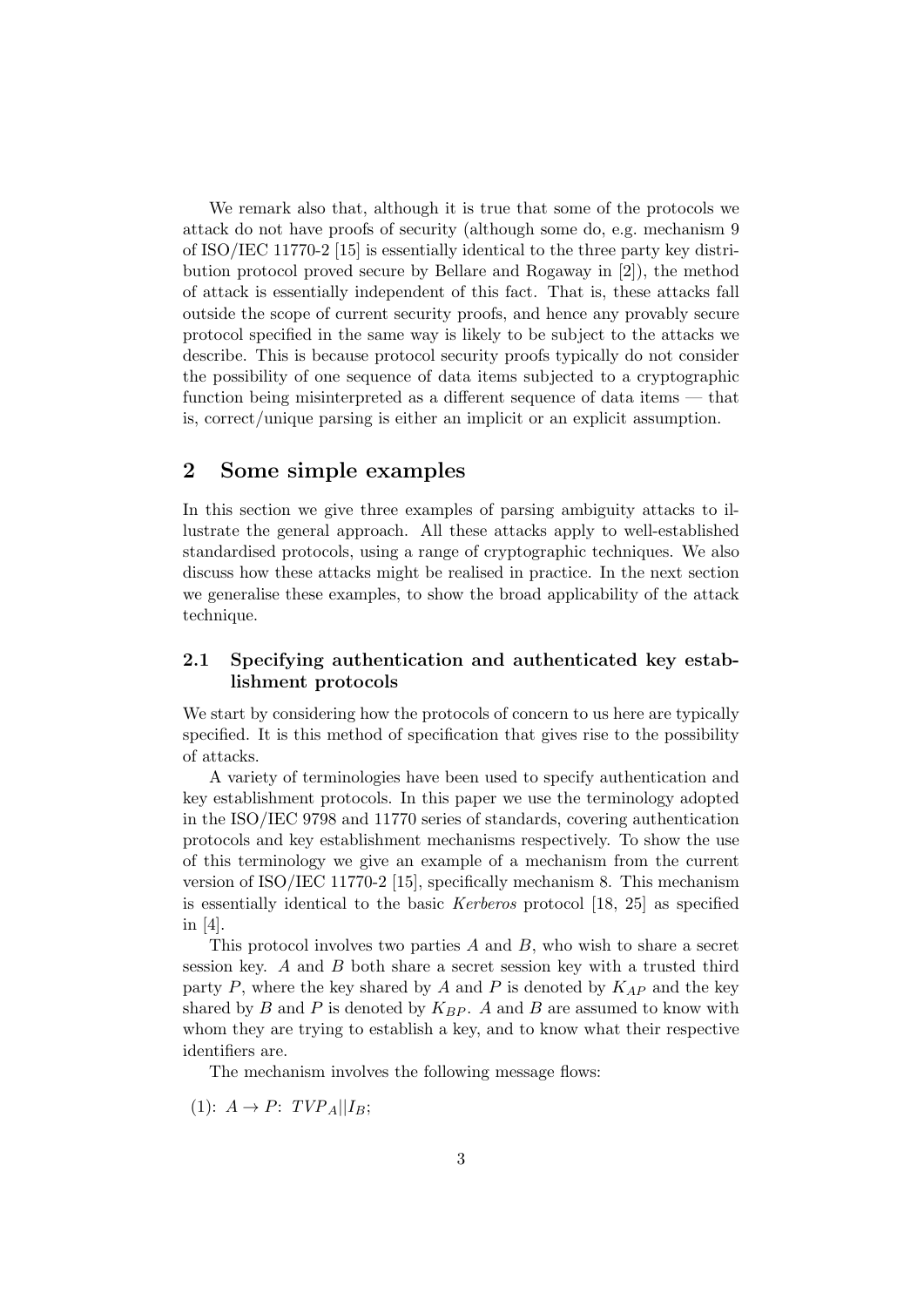- (2):  $P \to A: e_{K_{AP}}(TVP_A||F||I_B||\text{Text}_1) || e_{K_{BP}}(T_P/N_P||F||I_A||\text{Text}_2);$
- (3):  $A \to B: e_{K_{BP}}(T_P/N_P||F||I_A||\text{Text}_2) || [e_K(T_A/N_A||I_B||\text{Text}_3)];$
- $(4): B \to A: [e_K(T_B/N_B||I_A||\text{Text}_4)].$

In this description,  $X \to Y$ : *Z* indicates that entity *X* sends message *Z* to entity *Y*,  $I_X$  denotes an identifier for entity *X* (where  $I_X$  is assumed to be unique within the domain of application of the protocol),  $e_{\hat{K}}(Z)$  denotes the authenticated encryption of data *Z* using secret key *K*ˆ (using an authenticated encryption mode such as EAX [3] or GCM  $[23]$  — see also ISO/IEC 19772 [17]),  $TVP<sub>X</sub>$  represents a time variant parameter (TVP) issued by entity *X*, i.e. a random number  $R_X$ , time stamp  $T_X$  or sequence number  $N_X$ , *F* represents keying material, and Text<sub>*i*</sub> ( $i = 1, 2, \ldots$ ) are optional fields that can be used to carry application-specific data.

All data items within the various messages are (implicitly) assumed to be bit strings, and *||* represents the bit concatenation operator (note that this assumption about the interpretation of *||* is explicitly given in all the international standards discussed in this paper). Data items shown in square brackets are optional.

In message (1), *A* requests keying material from *P* by sending an identifier  $I_B$  for *B* together with a TVP. In  $(2)$ , *P* sends *A* newly generated keying material *F* (containing a key *K*) together with the TVP sent by *A* in (1) and an (optional) text field. Message (2) contains two main parts, i.e.  $e_{K_{AP}}(TVP_A||F||I_B||\text{Text}_1)$  and  $e_{K_{BP}}(T_P/N_P||F||I_A||\text{Text}_2)$ . On receipt of (2), *A* deciphers the first part, checks the correctness of the TVP and the identifier  $I_B$ , and obtains the key  $K$  from  $F$ . In message (3),  $A$  forwards the second part of message (2) to *B*, optionally including the second part  $[e_K(T_A/N_A||I_B||\text{Text}_3)]$ , which, if present, enables *B* to check the integrity of the key *K* retrieved from *F*. On receipt of (3), *B* deciphers the encrypted part, checks the correctness of  $T_P$  or  $N_P$  and the identifier  $I_A$ , and obtains the key *K* from *F*. Optionally, *B* sends message (4) to *A*, thereby acknowledging that it shares the key *K* with *A*.

A somewhat distinct terminology is often employed — see, for example, Boyd and Mathuria [4]. In this terminology, the above protocol would be specified as follows:

- $(1): A \rightarrow P: TVP_A, I_B;$
- (2):  $P \to A: \{ TVP_A, F, I_B, \text{Text}_1 \}_{K_{AP}}, \{ T_P/N_P, F, I_A, \text{Text}_2 \}_{K_{BP}}$
- (3):  $A \to B: \{T_P/N_P, F, I_A, \text{Text}_2\}_{K_{BP}} [\{T_A/N_A, I_B, \text{Text}_3\}_K];$
- $(4): B \to A: [\{T_B/N_B, I_A, \text{Text}_4\}_K].$

That is,  $\{Z\}_{\hat{K}}$  is used to denote the encryption of *Z* using the key  $\hat{K}$ , and the comma functions as a concatenation operator. Although distinct in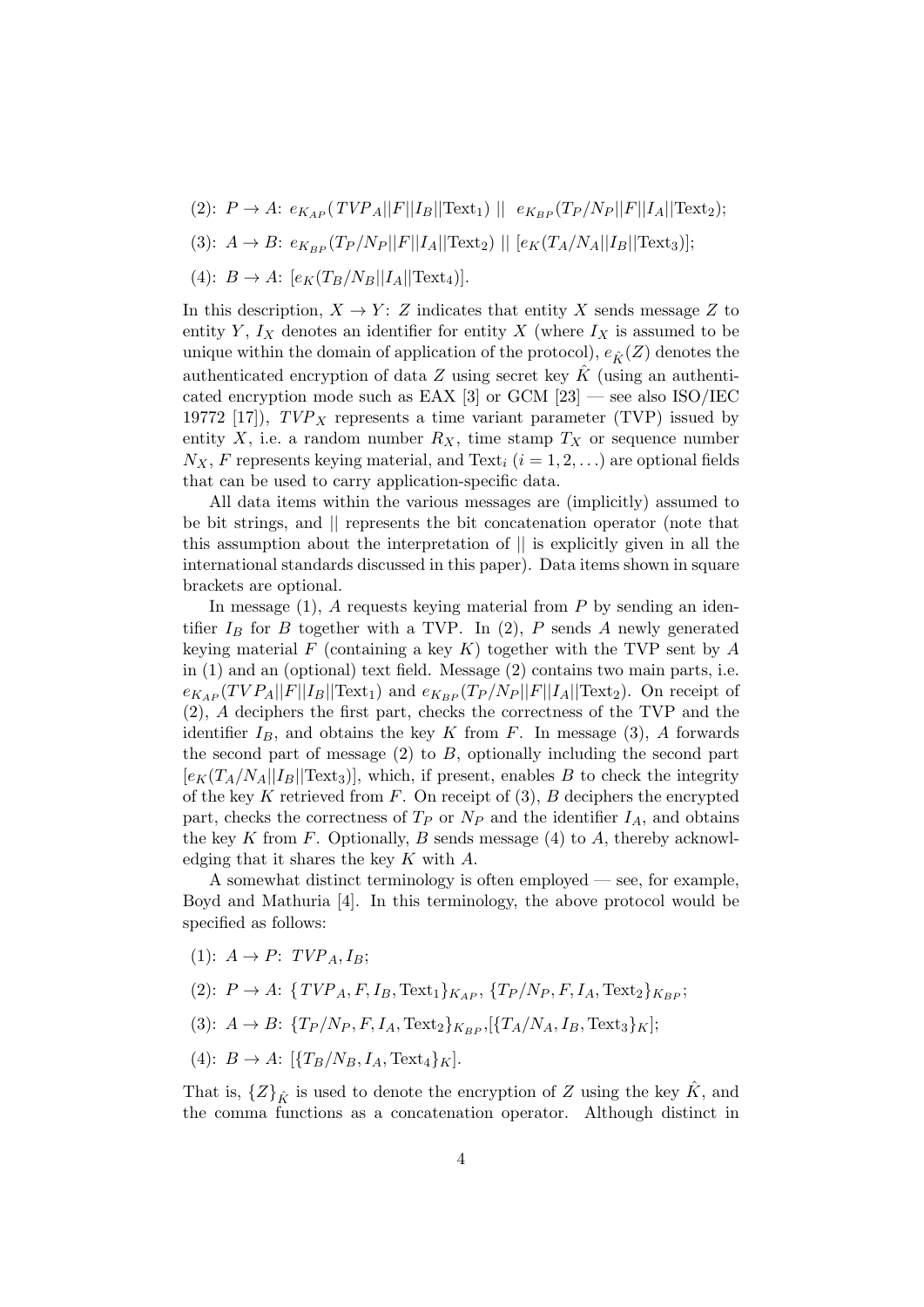style, the notation has a similar interpretation. Sometimes (as in [4]) the meaning of the comma is not made explicit, and hence the interpretation of *X, Y* could vary anywhere between the simple concatenation of *X* and *Y* to the encoding of fields *X* and *Y* using a scheme such as XML or one of the encoding rules associated with ASN.1. However, in the absence of specific advice to the contrary, we make the reasonable assumption that some implementers will interpret the comma as simple concatenation.

#### **2.2 An attack on a key distribution protocol**

The first attack we describe applies to mechanism 8 from ISO/IEC 11770-2 [15], described immediately above. In this attack, party *C* impersonates party *A* (or *B*) to *B* (or *A*) in the key establishment process, as a result of which *B* (or *A*) will possess a secret key which *B* (or *A*) believes is shared with  $A$  (or  $B$ ), but which is, in fact, known to  $C$ . We also suppose that  $C$ is a legitimate member of the domain, i.e. it shares a secret key *KCP* with *P*, and has the right to ask *P* to set up a key with *A* or *B*. Three possible variants of the attack are described, each based on different assumptions about the nature of identifier fields, keying material, text fields, and nonces.

We first note that the protocol specification does not restrict the lengths of the keying material and identifier fields, and we take advantage of this fact in all three variants of the attack. In all cases we also suppose that *C* is able to choose its own identifier.

In order to conduct the first variant of the attack we suppose that *C* chooses  $I_C = 0||I_A$ , i.e.  $I_C$  is one bit longer than  $I_A$ . The attack operates as follows. Here and throughout we write  $X(Y)$  to mean that entity X is performing an action whilst pretending to be entity *Y* .

- $(1): C \rightarrow P: TVP_C||I_B;$
- (2):  $P \to C: e_{K_{CP}}(TVP_C||F||I_B||\text{Text}_1) || e_{K_{BP}}(T_P/N_P||F||I_C||\text{Text}_2);$
- (3):  $C(A) \to B: e_{K_{BP}}(T_P/N_P||F||I_C||\text{Text}_2) || [e_K(T_{C(A)}/N_{C(A)}||I_B||\text{Text}_3)];$
- $(4): B \to C(A): [e_K(T_B/N_B||I_A||\text{Text}_4)].$

Observe that messages (1) and (2) are the perfectly legitimate first two messages of the protocol, as they would be used by *C* when wishing to establish a shared key with *B*. However, because of the special form of *C*'s identifier,  $C$  is able to misuse the encrypted string provided by  $P$  in message (2) in order to impersonate *A* to *B* in message (3). To achieve this goal, at the same time as sending message (3) to *B*, *C* asserts to *B* that it is *A*, and that the bit-length of the keying material field is one greater than the bit-length of the field *F* generated by *P*.

To see what effect this has, observe that  $F||I_C = F||0||I_A = F^*||I_A$ , where  $F^*$  contains one more bit than  $F$ . That is, since  $B$  expects the keying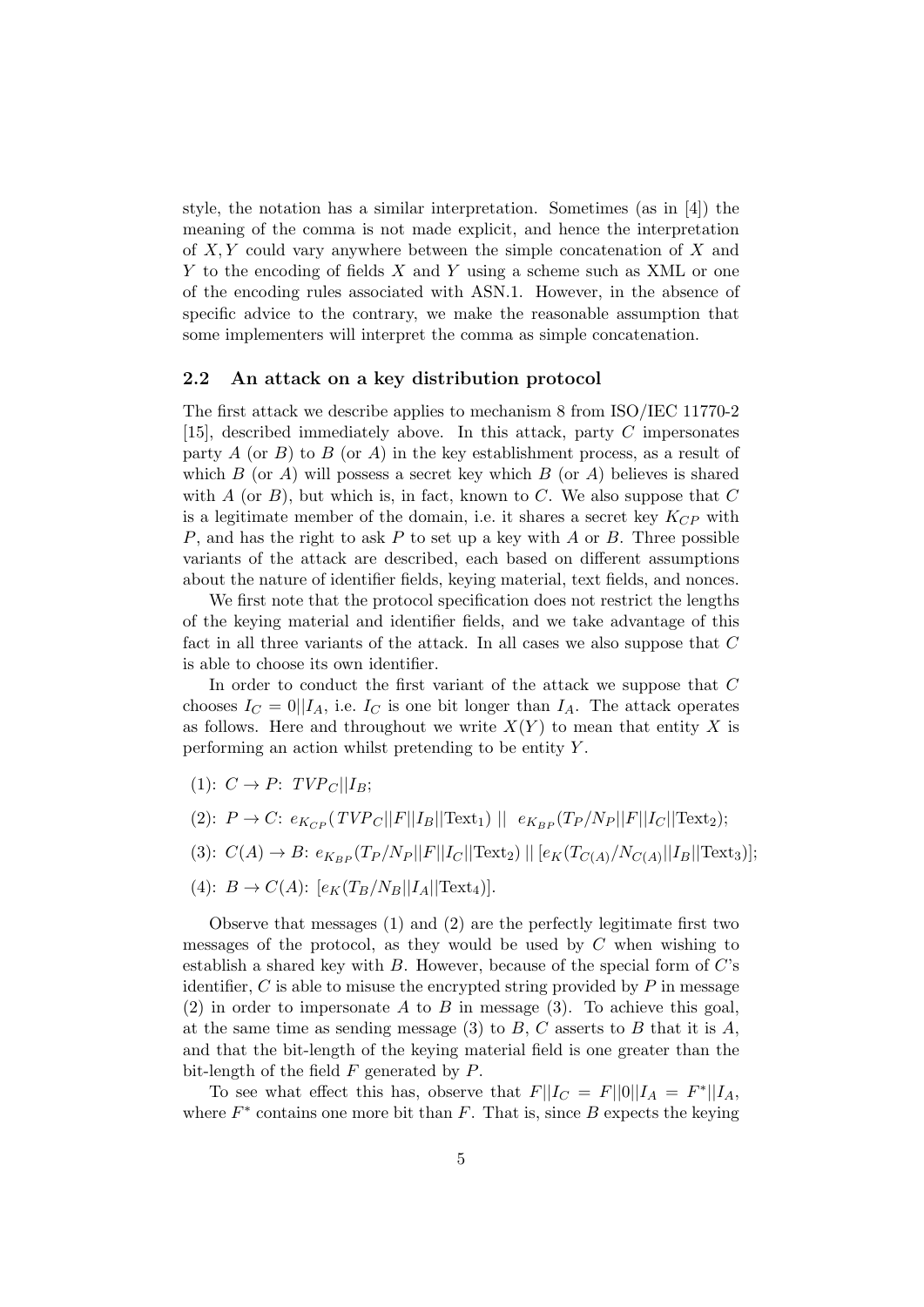material field in message (3) to be of length one greater than the length of *F*, *B* will decrypt message (3) to obtain  $T_P/N_P||F^*||I_A||\text{Text}_2$ , which will look exactly as it should. That is,  $B$  will believe  $F^*$  is shared with  $A$  whereas it is actually shared with *C*.

If changing the length of *F* is not possible, e.g. because it is fixed to a single value for all members of the domain, then a similar result is possible by manipulating the length of the Text<sub>2</sub> field. That is, suppose  $C$  chooses his/her identifier so that  $I_C = I_A || 0$ . The second attack variant is then precisely as above, except that *C* asserts to *B* that it is *A*, and that the bitlength of the Text<sub>2</sub> field is one greater than the bit-length of the field  $Text_2$ generated by *P*. *B* will decrypt message (3) to obtain  $T_P/N_P||F||I_A||\text{Text}_2^*$ , where  $\text{Text}_2^* = 0$ ||Text<sub>2</sub>, and will believe it shares *F* with *A*, whereas it will actually share it with *C*.

Observe that the attack may be simpler to launch in this second case, since the exact form of the text field  $Text_2$  may not be prescribed by the application. Indeed, recipients may choose to ignore text fields if they are not expecting them to contain any useful information. In such a case, varying the length of this field may not cause any concern to the recipient.

Next, suppose that the implementation is such that the length of neither the keying material field *F* nor the text fields can be changed. To describe our third attack variant we observe that the lengths of random nonces used in the above protocol have not been specified in ISO/IEC 11770-2 [15]. If a recipient (e.g. entity *P*) is prepared to accept varying length nonces, then a variant of the attack is still possible. For example, suppose the attacker *C* chooses as its identifier  $I_C = 0||I_B$  for one of the victims *B*. The attack operates as follows.

- $(1): A \to C(P): R_A||I_B;$
- $(1')$ :  $C(A) \to P$ :  $R'_A||I_C$ ;
- (2):  $P \to A: e_{K_{AP}}(R_A'||F||I_C||\text{Text}_1)||e_{K_{CP}}(T_P/N_P||F||I_A||\text{Text}_2);$
- (3):  $A \to C(B)$ :  $e_{K_{CP}}(T_P/N_P||F||I_A||\text{Text}_2)$  ||  $[e_K(T_A/N_A||I_B||\text{Text}_3)]$ ;
- $(4):$   $C(B) \to A:$   $[e_K(T_{C(B)}/N_{C(B)}||I_A||\text{Text}_4)].$

*C* first intercepts message (1) from *A* to *P*, and prevents it from reaching *P*. *C* next removes the last bit of  $R_A$  to obtain  $R'_A$ , i.e.  $R_A = R'_A || x$ , for some bit *x*. *C* (masquerading as *A*) then sends message (1*′* ) to *P* to persuade *P* that *A* wants to set up a key with *C*. Note that message (1*′* ) is equal to  $R'_{A}||0||I_{B}$ . Message (2) is the legitimate message from  $P$  to  $A$ . After decrypting the first part of the message, *A* obtains  $R'_{A}||F||I_{C}||\text{Text}_1$ , and interprets it as  $(R'_{A}||y)||(F'||0)||I_{B}||\text{Text}_1$ , where  $F = y||F'$  for some bit *y*. If  $y = x$  (which holds with probability 1/2), *A* will accept  $F^* = F'||0$  as valid keying material, which *A* believes to be shared with *B*; otherwise *A*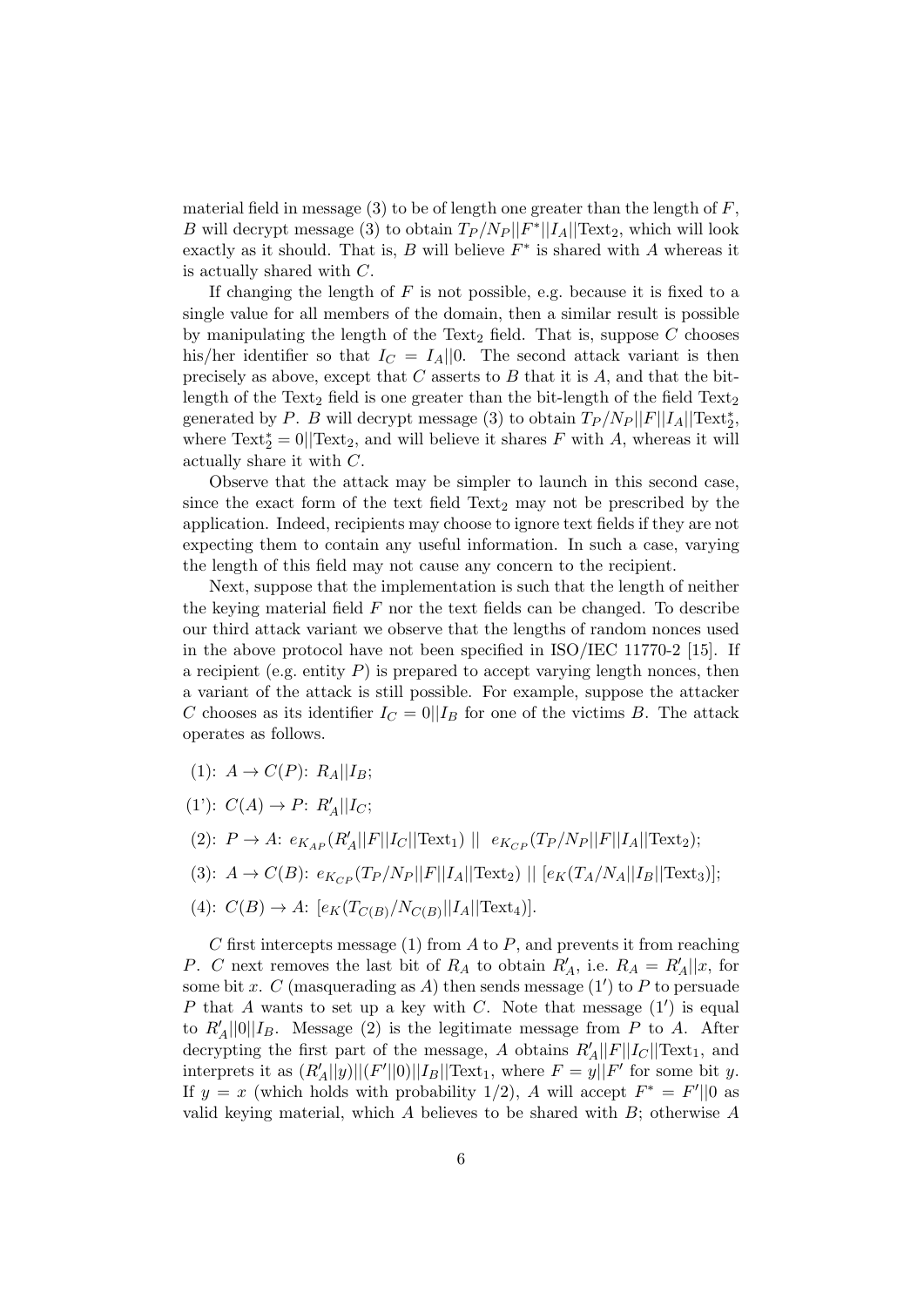will reject the message and possibly restart the protocol. If the first part of message (2) is accepted, *A* will forward the second part to *C* (impersonating *B*) in message (3). Obviously, *C* is able to decrypt the first part to obtain  $F^*$ . Observe that the two data items in square brackets are perfectly legitimate parts of the protocol, and will not help *A* to detect the attack.

Note that essentially the same attack works on mechanism 9 of ISO/IEC 11770-2 [15] in an even more powerful way. In this case, by manipulating the nonce  $R_A$  and its identifier  $I_C$ , the attacker  $C$  can impersonate  $B$  to  $A$ ; by manipulating the nonce  $R_B$  and its identifier  $I_C$ , the attacker  $C$  can also impersonate *A* to *B*.

Note also that the above attacks can be generalised to cover the cases where either (a) the identifier of  $I_C$  is a number of bits longer than  $I_A$  (or  $I_B$ ), and/or  $I_C$  is slightly shorter than  $I_A$  (or  $I_B$ ). In summary, if *C* can choose its own identifier, and *C* is allowed to 'modify' the length of any of  $F$ , Text<sub>2</sub> or  $R_A$ ,  $C$  can successfully attack the protocol.

#### **2.3 A parsing-based reflection attack**

The next attack we describe applies to a somewhat simpler protocol, namely the one-pass authentication mechanism of ISO/IEC 9798-2 [12]. It works on the assumption that *A* and *B* already share a long-term secret key *KAB*, and that they wish to use this to provide (unilateral) authentication of *A* to *B*. The mechanism involves the following single message flow:

 $(1): A \to B: e_{K_{AB}}(T_A/N_A||I_B||\text{Text}_1).$ 

In message  $(1)$ , *A* sends *B* either a time stamp  $T_A$  or a sequence number  $N_A$ , the identifier  $I_B$ , and an optional text field Text<sub>1</sub>. The data fields are encrypted using the key *KAB*, where, as previously, use of an authenticated encryption mechanism is assumed. On receipt of the message, *B* deciphers the encrypted part and checks  $I_B$  and the time stamp or sequence number. If the checks succeed, *B* deems *A* to have been authenticated.

As a result of the attack, *C* manages to persuade *B* that it has authenticated *A*, whereas *B* is actually communicating with *C*. The attack has similarities to the reflection attack described in [20]. In order to make the attack work, we suppose that  $B$  has been issued with an identifier  $I_B$  with the property that  $I_A = I_B||x$ , where *x* is a short bit-string. We also suppose that time-stamps are used, and not sequence numbers.

*C* starts by impersonating *A* to *B*. When *B* asks *C* for an authentication message, *C* immediately starts a second communications session with *B* again pretending to be *A*, this time asking *B* to authenticate itself to *A*. Following the protocol above, *B* will send *C* the following:

$$
e_{K_{AB}}(T_B||I_A||\text{Text}_1).
$$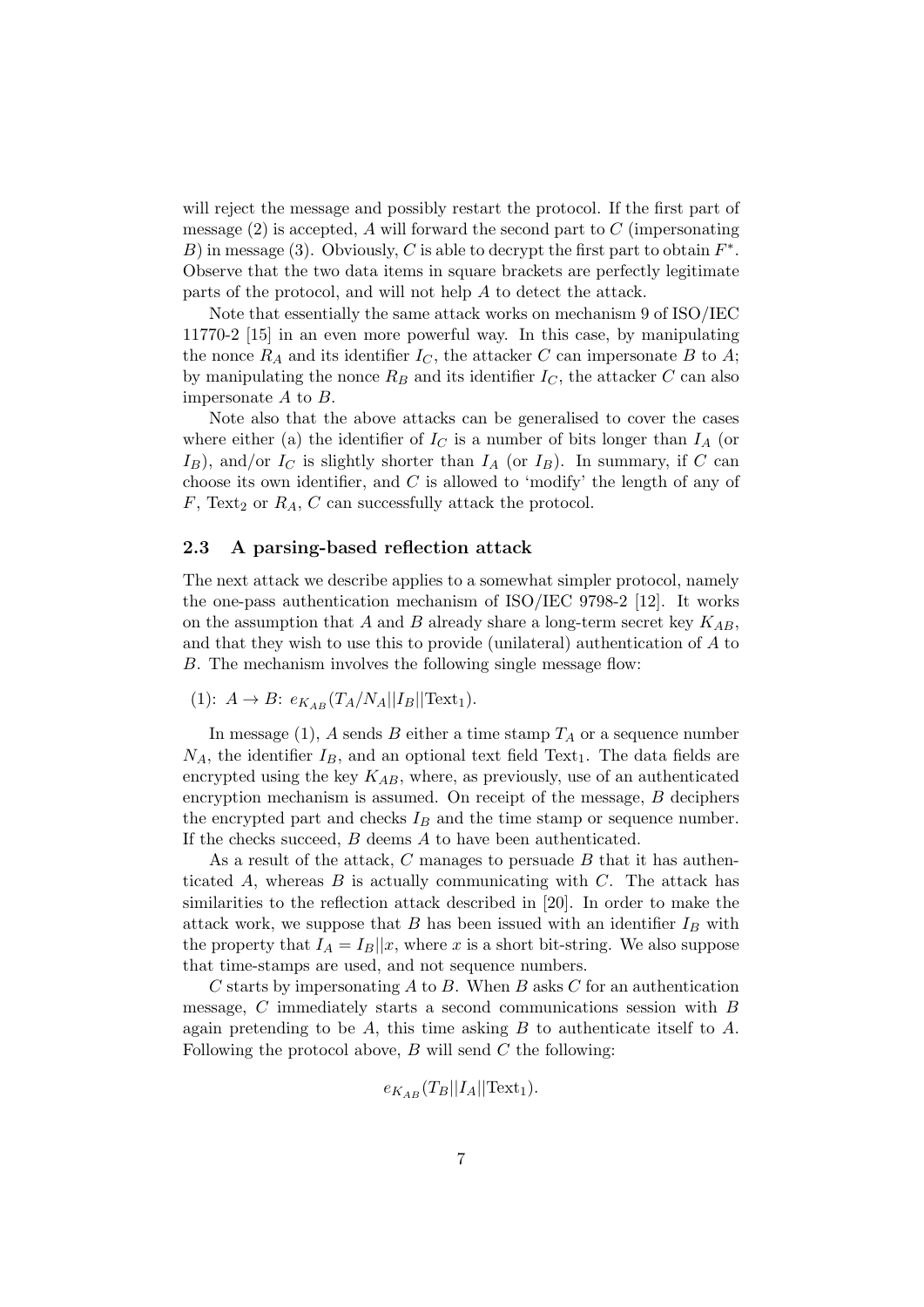Now, since  $I_A = I_B || x$ , we know that  $I_A || \text{Text}_1 = I_B || \text{Text}_1^*$ , where  $\text{Text}_1^* =$  $x$ <sup>|</sup> $Text_1$ .

On receipt of the above message from *B*, *C* immediately sends precisely the same message back to  $B$  as the response to  $B$ 's initial request for authentication. When *B* decrypts it, *B* will obtain the string  $T_B||I_B||\text{Text}_1^*$ . Assuming that the message is 'reflected' back to *B* quickly enough, *B* will accept  $T_B$  as current, and will also recognise  $I_B$ . As long as the optional data field Text*∗* 1 is also acceptable (and whether or not this is true will be very much application specific), *B* will accept the message as having come from *A*, and will therefore have (falsely) verified the presence of *A*.

An almost identical attack applies to the corresponding MAC-based protocol from ISO/IEC 9798-4 [11]. This protocol involves the following single message:

(1): 
$$
A \to B
$$
:  $T_A/N_A || \text{Text}_2 || f_{K_{AB}}(T_A/N_A || I_B || \text{Text}_1)$ .

where  $f$  is a MAC function (such as a CBC-MAC [10] or HMAC [13]), and other notation is as above.

In this case the attack may actually be easier to launch, as the data string used to compute the MAC is reassembled by the recipient from the information provided by the sender (as opposed to being recovered as the result of a decryption operation). That is, the issue is not whether or not the recipient can be persuaded to parse a decrypted string incorrectly, but whether or not the recipient can be persuaded that a certain sequence of data fields, as provided in cleartext by the sender, are a valid sequence of data fields. In this latter case it seems reasonable to suppose that the recipient could be flexible about the lengths of some of the fields involved.

#### **2.4 An attack on a signature-based authentication protocol**

Our third example attack applies to an authentication protocol based on the use of digital signatures, namely the two-pass mutual authentication protocol from ISO/IEC 9798-3 [9]. This protocol has the following two message flows:

 $(1):$   $A \to B: T_A/N_A||I_B||\text{Text}_2||s_A(T_A/N_A||I_B||\text{Text}_1);$ 

(2): 
$$
B \to A
$$
:  $T_B/N_B||I_A||\text{Text}_4||s_B(T_B/N_B||I_A||\text{Text}_3)$ .

In this description,  $s_X$  denotes the signature function of entity  $X$ , and other notation is as above. Note that if necessary, one or both messages can include a copy of the certificate for the sender's signature verification public key. Note also that  $Text_2$  must contain sufficient information to enable  $B$  to construct Text<sub>1</sub> — a typical case would be to put Text<sub>2</sub> = Text<sub>1</sub>, and this is what we assume below (precisely corresponding remarks apply to Text<sub>3</sub> and  $Text<sub>4</sub>$ ).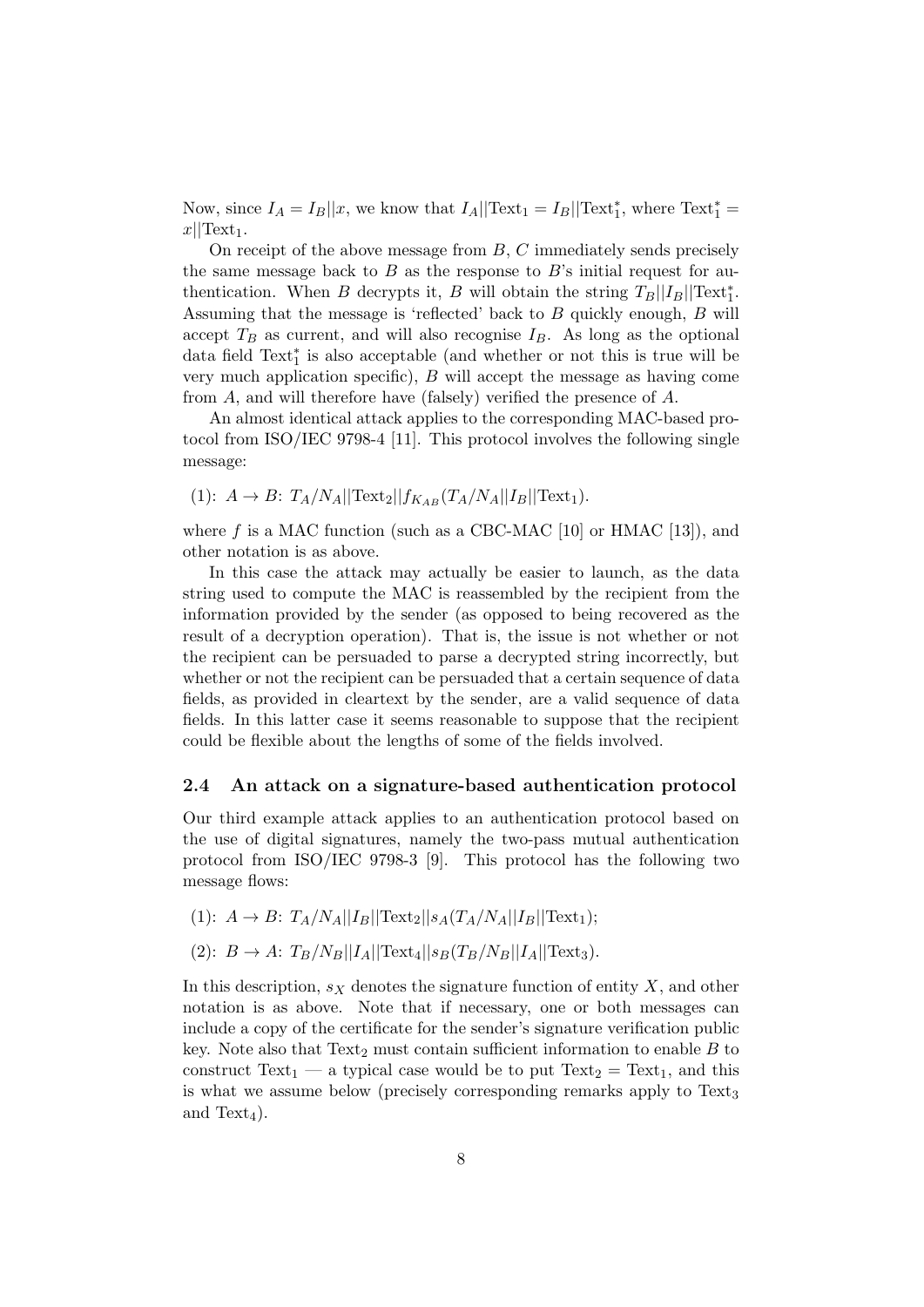One possible attack on this scheme operates as follows. We suppose that the domain within which the protocol is used employs timestamps rather than sequence numbers. Entity  $C$  (which must be a legitimate party) registers an identifier  $I_C = I_B || x$  for some (short) bit-string *x*. *C* now initiates an instance of the above protocol with  $A$  using identity  $I_C$ , so that we have:

- $(1): C \to A: T_C||I_A||\text{Text}_1||s_C(T_C||I_A||\text{Text}_1);$
- $(2):$   $A \to C$ :  $T_A||I_C||\text{Text}_3||s_A(T_A||I_C||\text{Text}_3).$

*C* now re-uses an unchanged copy of message (2) to initiate a second instance of the protocol with *B*, this time impersonating *A*. *B* then responds in the expected way. That is we have:

- $(C(A) \to B: T_A || I_B || \text{Text}^*_3 || s_A (T_A || I_B || \text{Text}^*_3);$
- $(B) : B \to C(A): T_B||I_A||\text{Text}'_3||s_B(T_B||I_A||\text{Text}'_3);$

where Text<sup>\*</sup><sub>3</sub> = *x*||Text<sub>3</sub>. This works because  $I_C$ ||Text<sub>3</sub> =  $I_B$ ||*x*||Text<sub>3</sub> =  $I_B$ ||Text<sup>\*</sup><sub>3</sub>. Thus the attack will be successful if *B* accepts Text<sup>\*</sup><sub>3</sub> = *x*||Text<sub>3</sub> as a valid text field.

This is an attack since *A* believes it has completed a mutual authentication with *C*, whereas *B* believes it has conducted a mutual authentication with *A*.

#### **2.5 Realising the attacks**

We now describe possible ways in which the attacks might be realised in practice; that is we describe why they are a genuine threat (at least in some application scenarios).

First observe that all the above attacks require at least two of the protocol message fields to be of variable length. We now consider some examples of cases where this might be a reasonable assumption. We consider each type of message field in turn.

- *• Keying material fields F*: In some cases, more than one type of key might be distributed within a domain. In such a case, the keys involved may be of varying length.
- *Identifier fields*  $I_X$ : In practice, whilst many types of identifier have fixed length, there are examples of identifiers which do not have this property. Examples of widely used identifiers of varying length include email addresses and URLs.
- *• Optional text fields Text<sup>i</sup>* : The nature of these fields will be application dependent, and it seems reasonable to assume that in some applications these can be of variable length.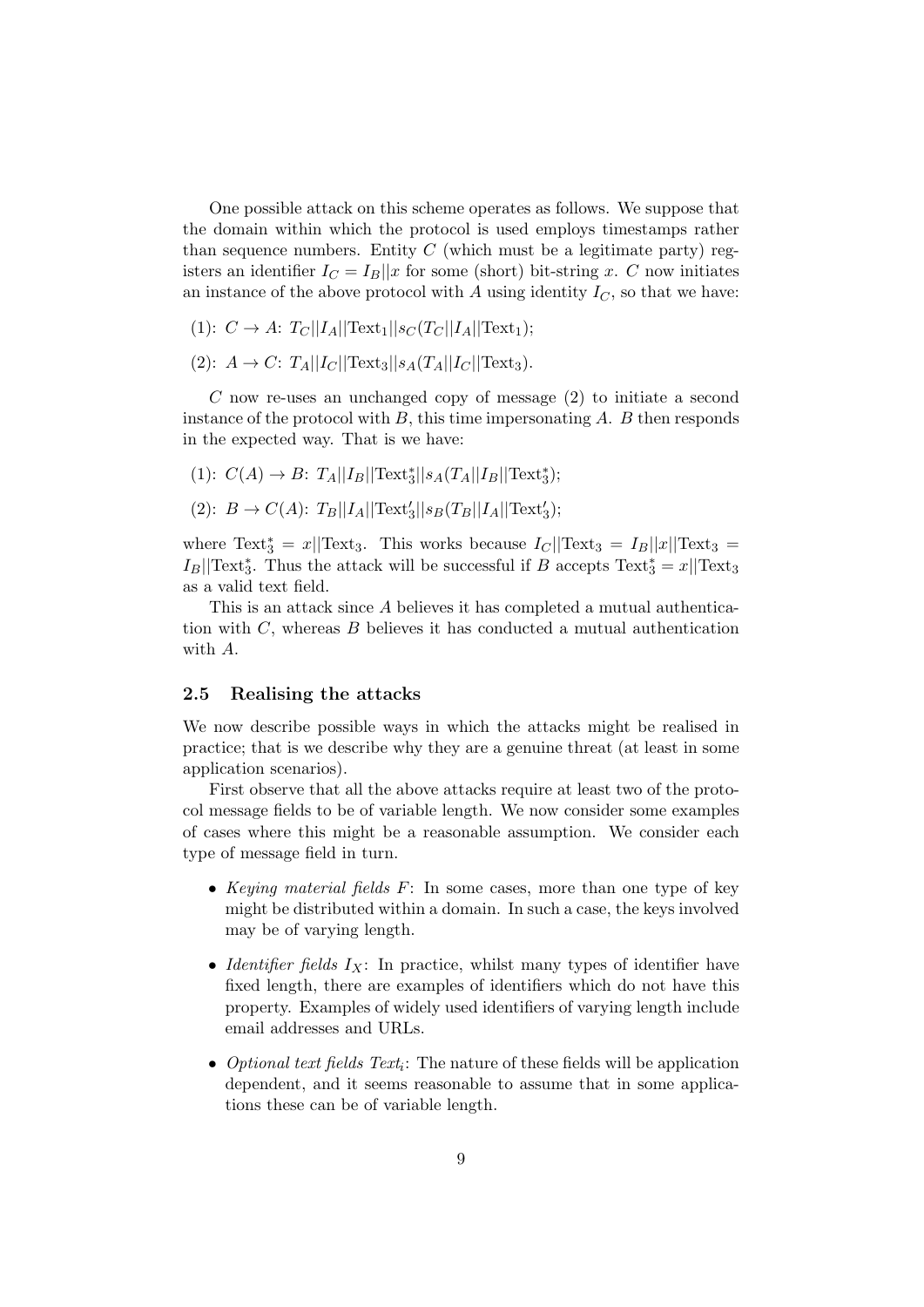*• Nonces RX*: Nonces are used to prevent replay or interleaving attacks. For this purpose, a nonce must be unpredictable and non-repeating with a high probability. Given that there may be varying assessments of what is a suitably high probability, users may choose varying lengths for nonces.

We also require that it is possible for two identifiers  $(I_A, I_B$  for parties *A* and *B*, say) to have the property that  $I_A = x||I_B$ , for some *x*. Depending on the nature of the attack, we either require it to be possible for *A*:

- given  $I_B$ , to choose  $I_A$  such that  $I_A = x||I_B$  (or  $I_A = I_B||x$ ), or
- to find a pair of entities *A* and *B* with the property that  $I_A = x||I_B$ .

Email addresses can satisfy both these properties. In the first case, it may be relatively straightforward to register an email address which has another (specified) email address as a substring. For example, suppose *B* has email address b.smith@rhul.ac.uk. Then *A* could register the email address bob.smith@rhul.ac.uk, i.e.  $I_A = \text{bo} || I_B$ .

The second case can arise commonly, e.g. in an organisation where the first part of the address is a name. The example given above could easily arise by chance. Indeed, we expect that there will be several examples of such pairs of addresses in any large organisation which allows email addresses to be based on the names of individuals.

# **3 Widening the attack scope**

In section 2 we described three examples of 'parsing attacks' against a range of different types of authentication and authenticated key establishment protocols. In fact, it would seem possible to launch similar attacks against almost any authentication or authenticated key establishment protocol, at least if they are specified in the style given above. Of course, if the lengths of all the fields are fixed throughout the domain of use then the attacks are prevented, but the imposition of such a requirement is rare — also, it is simply not appropriate to make such a requirement for certain types of identifier (as discussed above).

To see how the more general classes of attack apply, we make the following observations.

• The approach used in the attack described in section 2.2 can also be applied to attack any of the seven third-party-based authenticated key establishment mechanisms in ISO/IEC 11770-2:2008 [15], including both Key Distribution Centre and Key Translation Centre based mechanisms. The attack approach also applies to the two third-partybased authentication protocols given in ISO/IEC 9798-2 [12].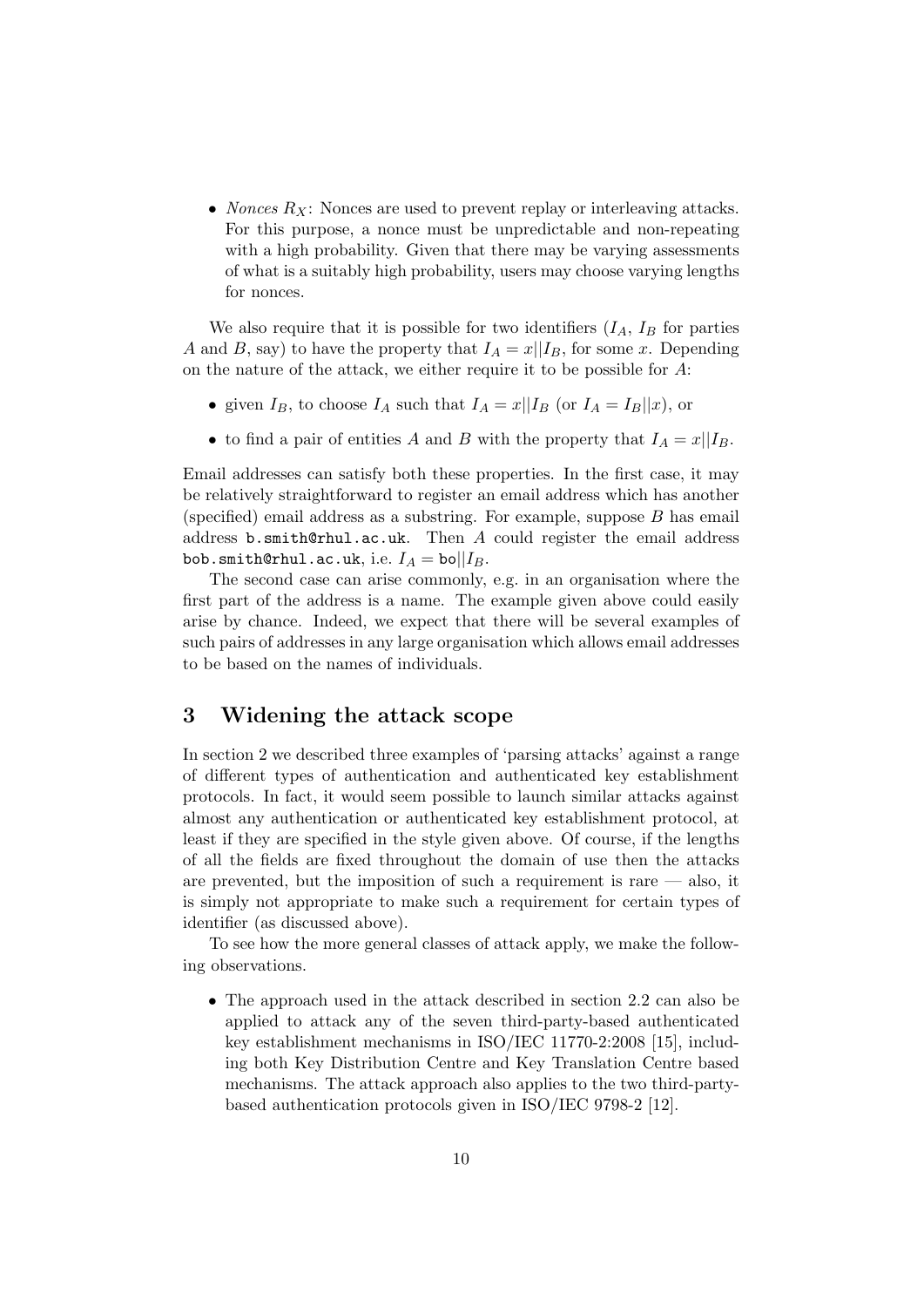- The reflection attack described in section 2.3 also applies to other standardised authentication protocols based on symmetric cryptography, including both those based on nonces (i.e. challenge-response protocols) as well as protocols providing mutual authentication of two parties. That is, the attack applies to the majority of the protocols specified in ISO/IEC 9798-2 [12] and ISO/IEC 9798-4 [11].
- The attack described in section 2.4 could be generalised in a number of ways. For example, as noted above, the lengths of random nonces used in some standardised protocols have not been specified. In protocols using nonces, the nonce fields could also be used to 'swap' identifiers. For example, adopting such an approach, the three pass authentication mechanism in ISO/IEC 9798-3 [9] can be attacked in a similar way to the attack given in section 2.4.
- *•* Additional problems of the same general type can arise with the public key based key establishment mechanisms specified in ISO/IEC 11770-3 [16], when identity-based mechanism are used. For example, in public key transport mechanism 1 of ISO/IEC 11770-3, PKI*A||*Text is distributed over an authentic channel, where PKI*<sup>A</sup>* contains the public key of entity *A*. If an application is using identity-based cryptography, PKI*<sup>A</sup>* will contain an identity-based public key, which includes the public key of a key generation centre (KGC) and an identifier *I<sup>A</sup>* for *A*. Now suppose that an attacker *C* registers with the same KGC as  $A$ , and uses an identifier  $I_C$  which includes  $I_A$  as a substring. In such a case, it may be possible for *C* to persuade the recipient of PKI*A||*Text to incorrectly parse it. When this happens, the recipient will accept the identity  $I_A$  with a public key for which  $C$  knows the corresponding private key.
- Finally observe that two of the protocols given in ISO/IEC 9798-3 have also been adopted in NIST FIPS Pub. 196 [22]. Exactly corresponding notation and assumptions have been used in the NIST document, and hence the attacks applying to the ISO/IEC protocols also apply to the protocols in this standard.

In conclusion, we observe that the attacks we have described are probably just the tip of an iceberg. We certainly do not believe that we have discovered all the possible classes of attack that can arise because of ambiguities in the interpretation of cryptographically-protected data strings.

# **4 Fixing the problem**

It should be clear that the origin of all the problems we have described is the possible false interpretation of a cryptographically protected string. We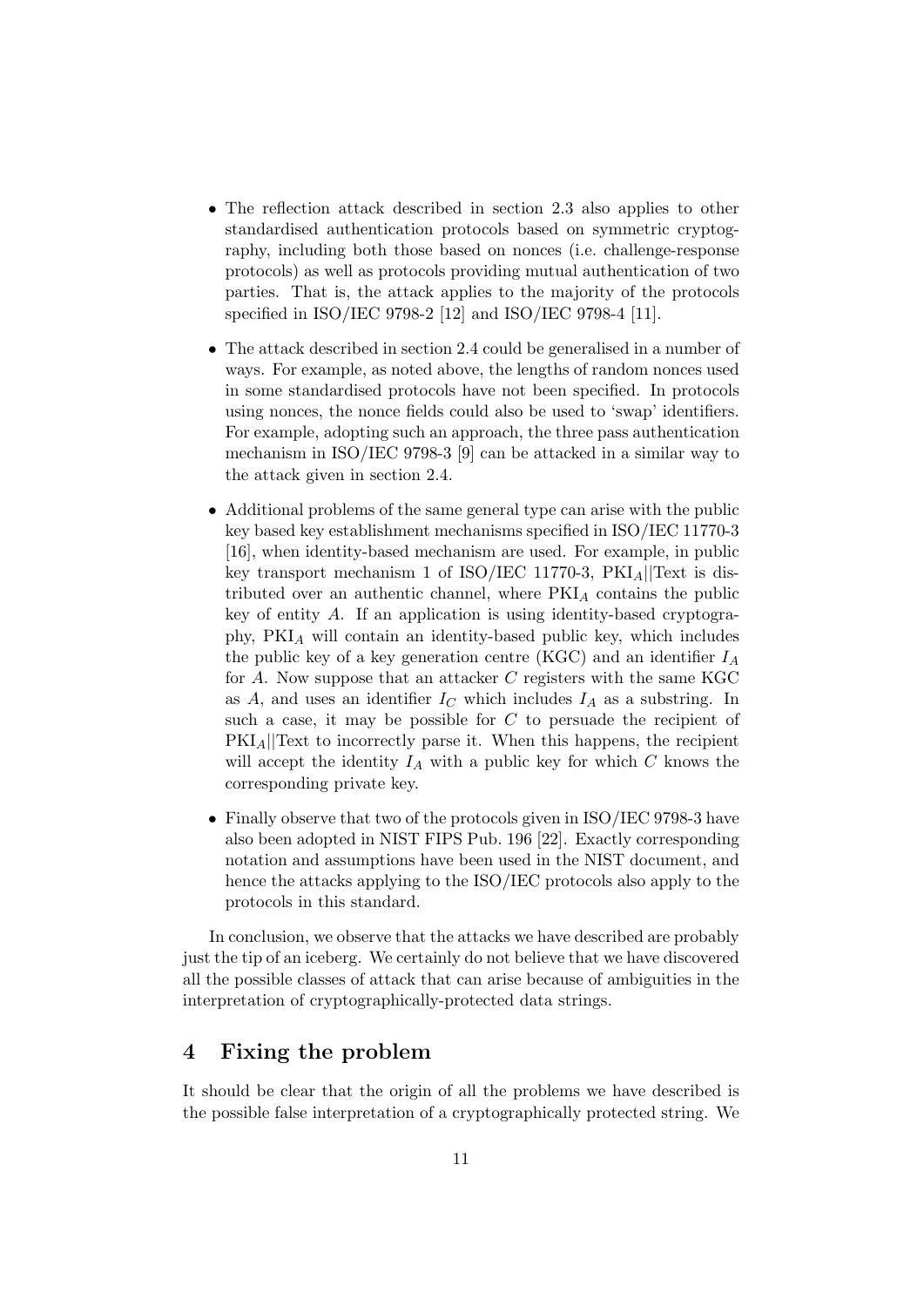have identified two main types of 'parsing error':

- 1. where the attacker persuades the recipient of an encrypted string to parse the decrypted string incorrectly;
- 2. where the attacker persuades the recipient of a MAC (or signature) to believe that the MAC (or signature) has been computed on a string made up of the combination of a series of data fields which differ from those used to compute the MAC (or signature).

Observe that these two types of problem are very general, and have been studied in a variety of different contexts. That is, the problems we have identified here might arise in contexts other than authentication or key establishment; issues arising from situations in which a signer is required to sign data strings provided by other (potentially malicious) parties have been explored previously in [21]. Also, if a malicious party *A* could manage to have his/her signature  $s_A(m_1||m_2)$  interpreted as  $s_A(m_3||m_4)$ , he/she might be able to escape from a non-repudiation commitment.

Problems of these two types can be avoided if the parties in any domain agree in advance on a way of:

- 1. composing data strings that are to be encrypted in such a way that they can be parsed unambiguously;
- 2. combining data strings to generate a bit string prior to computing a MAC (or signature) in such a way that only precisely the same sequence of data strings can yield the bit string.

This could be achieved in a variety of different ways. For example, both properties could be guaranteed by:

- *•* fixing the lengths of each of the substrings throughout the domain (this would mean that inherently variable length identifiers such as email addresses would need to be padded to a pre-agreed fixed length);
- encoding each substring in a way that guarantees uniqueness, e.g. using a tag-length-value format or XML.

It is interesting to note that, in two of the key papers establishing the 'provable security' approach to authentication and authenticated key establishment protocols, Bellare and Rogaway [1, 2] carefully specified 'a random *k*-bit challenge' for a nonce and '*k*-bit names of the players' for identities. It would seem likely that, without fixing the length of each parameter, mechanisms such as those attacked here cannot be proved secure. We next give an example to demonstrate this.

As stated before, the three party key distribution protocol proposed in [2] is essentially identical to mechanism 9 of ISO/IEC 11770-2 [15]. The security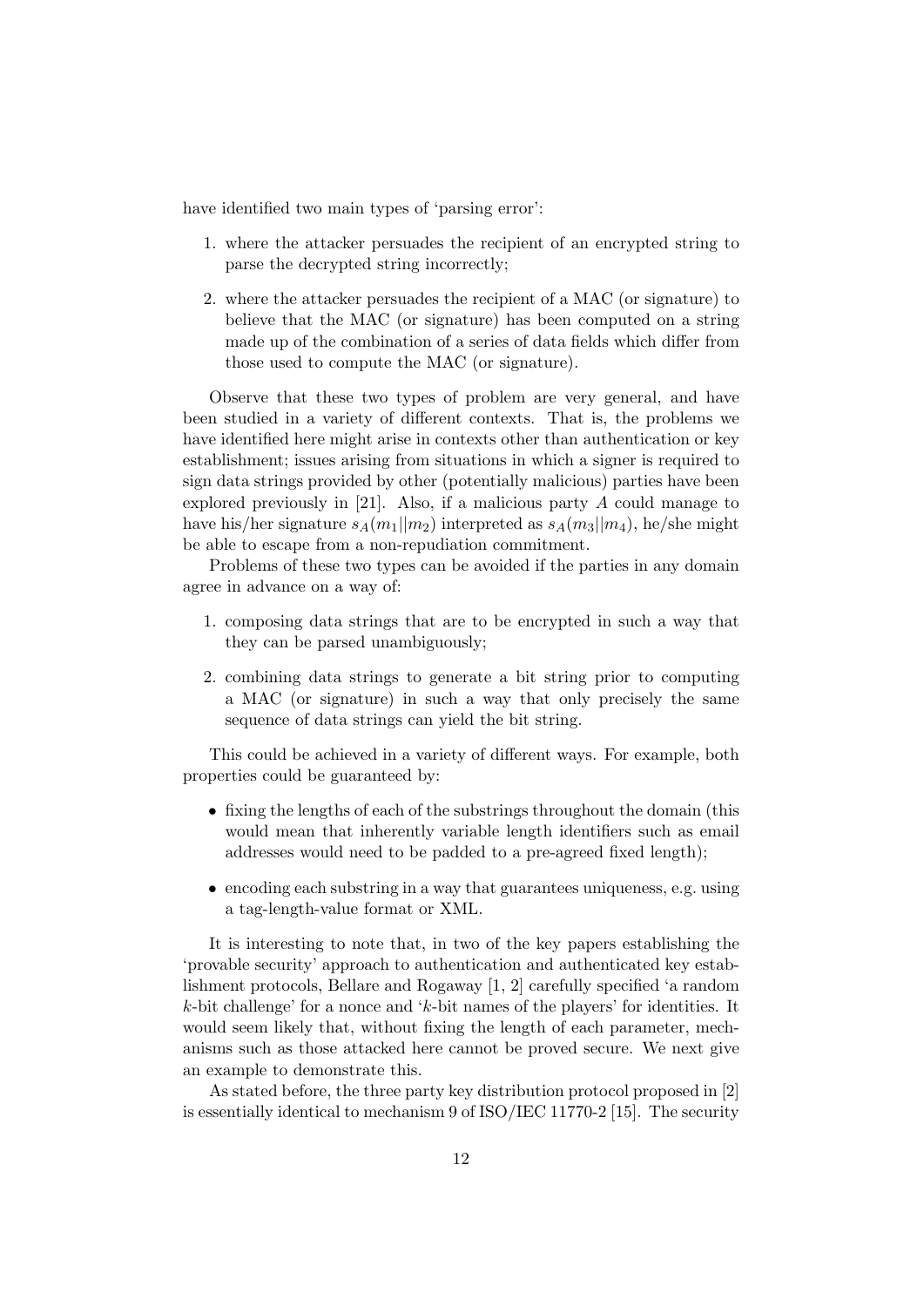of this protocol was proved in [2] in the security model proposed in the same paper. We now remove the condition that both the nonces and identifiers are of *k* bits, and allow an attacker *C* to manipulate their lengths. Suppose *C* is able to persuade the key distribution server *S* to accept different lengths for *R<sup>A</sup>* and *IC*. By following the same approach as described in Section 2.2, *C* removes the first bit  $(x, say)$  of  $R_A$  to obtain  $R'_A$ , and arranges for its identifier  $I_C$  to be  $I_C = I_B ||x$ . Since  $I_B || R_A = I_C || R'_A$ , *C* can successfully impersonate party *B* to party *A*.

We now attempt to verify the security of this slightly modified protocol in the security model presented in [2], where the details of the model are given in [2]. *C* is able to share the established key with *A* but *C* is not the partner of *A*, since *A* is attempting to share the key with *B*. An adversary in the security model with the goal of breaking this protocol can take an oracle  $\Pi_{A,B}^s$ , which models an instance *s* of party *A* attempting to agree a shared session key with party *B*, as a Test oracle, and then make a Reveal query to another oracle  $\Pi_{C,A}^t$ , which similarly models an instance *t* of party *C* attempting to agree a key with party *A*. Because *C* is not *A*'s partner, the session key held by *C* should be revealed to the adversary. So the adversary can easily win the game that specifies the model, and the protocol is therefore not secure in this model.

Another possible approach to addressing the identified problems would be to replace  $I_X$  with  $h(I_X)$  in every cryptographically protected string for every identifier  $I_X$ , where  $h$  is a cryptographic hash function. This would help to prevent any attacks where one identifier is confused for another.

Finally, where possible it may also be prudent to add message identifiers to each cryptographically data string, as has been done for mechanism 12 in the latest edition of ISO/IEC 11770-2 [15]. Whilst this does not directly relate to the attacks described here, it prevents attacks where one message of a protocol is abused as a different message of the same protocol.

### **5 Implications for protocol standards**

The implications for the ISO/IEC standards covering authentication and authenticated key establishment appear to be clear. The current specifications are not sufficient to ensure that every implementer of the standards will produce a secure scheme. That is, additional guidance needs to be provided to users of the standards on the construction and interpretation of cryptographically protected data strings. To avoid problems we cannot detect right now, it would be a good idea to requirements along the lines of those given in the previous section to all parts of ISO/IEC 9798 and ISO/IEC 11770.

Finally, although the main focus of this paper has been on protocols specified in international standards, similar problems arise in many places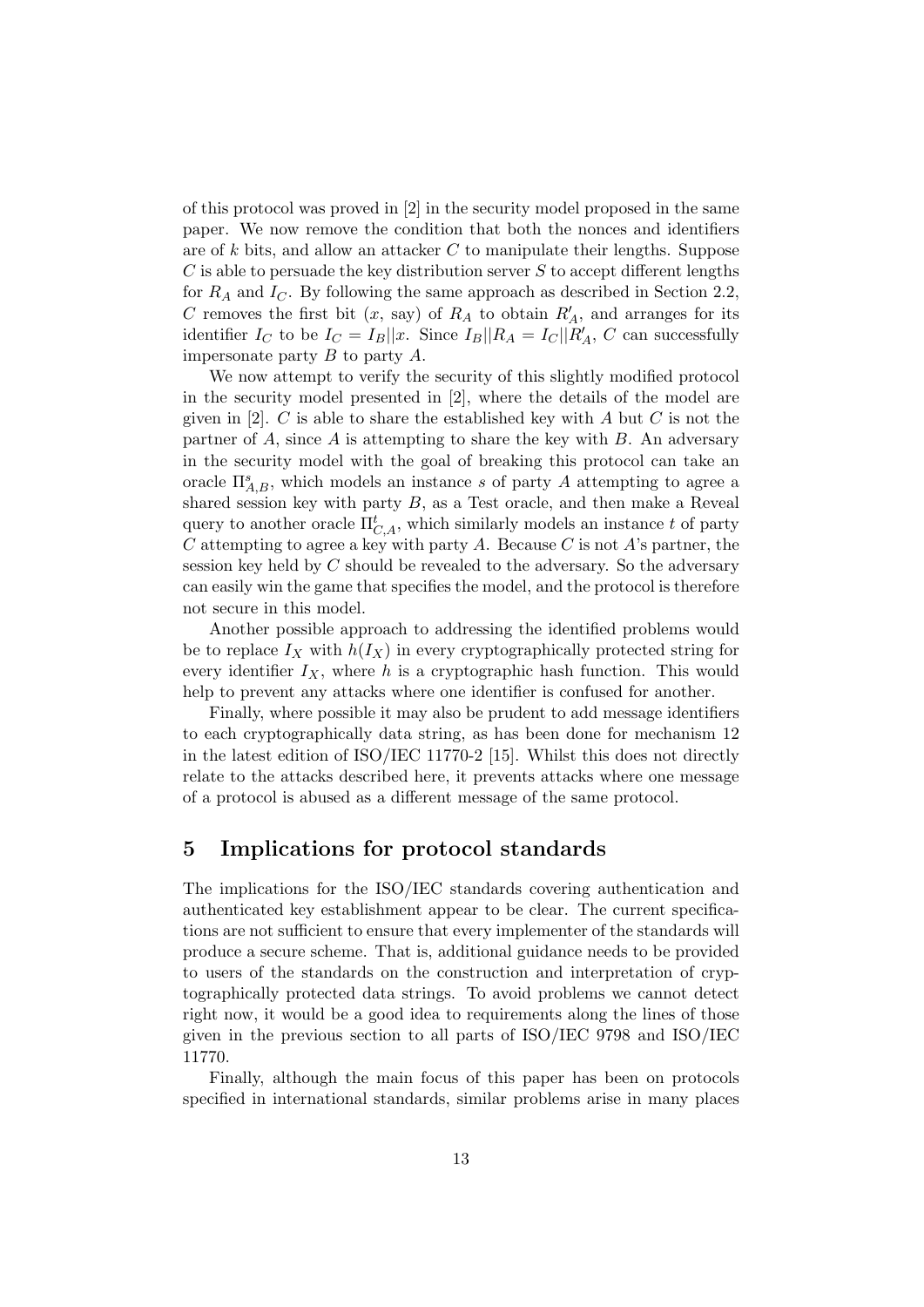that protocols are specified. This includes academic papers and books, such as that of Boyd and Mathuria [4]. All users of authentication and authenticated key establishment protocols should be aware of the possible issues arising from parsing ambiguities.

# **6 Concluding remarks**

From a general perspective, the problems identified here are just one example of issues that can arise when translating theory into practice. Theorems about protocols (e.g. established using one of many logic-based approaches or the 'provable security' techniques) are built upon important assumptions without which the proofs do not hold. These assumptions may be explicit (as in the assumptions about fixed-length strings made by Bellare and Rogaway), or implicit (as in some of the logic-based approaches, where the unique division of an encrypted string into sub-fields is assumed).

This highlights the importance of correctly bridging the gap between theory and practice. We conclude by observing that the attacks described here are by no means the only examples of attacks of this general type see, for example, the recent work of Degabriele and Paterson [7] on attacking IPsec used in encryption-only configurations.

### **References**

- [1] M. Bellare and P. Rogaway. Entity authentication and key distribution. In D. R. Stinson, editor, *Advances in Cryptology — CRYPTO '93, 13th Annual International Cryptology Conference, Santa Barbara, California, USA, August 22–26, 1993, Proceedings*, volume 773 of *Lecture Notes in Computer Science*, pages 232–249. Springer-Verlag, Berlin, 1993.
- [2] M. Bellare and P. Rogaway. Provably secure session key distribution: the three party case. In *Proceedings of the Twenty-Seventh Annual ACM Symposium on Theory of Computing, 29 May–1 June 1995, Las Vegas, Nevada, USA*, pages 57–66. ACM Press, 1995.
- [3] M. Bellare, P. Rogaway, and D. Wagner. The EAX mode of operation. In B. Roy and W. Meier, editors, *Fast Software Encryption, 11th International Workshop, FSE 2004, Delhi, India, February 5-7, 2004, Revised Papers*, volume 3017 of *Lecture Notes in Computer Science*, pages 389–407. Springer-Verlag, Berlin, 2004.
- [4] C. A. Boyd and A. Mathuria. *Protocols for key establishment and authentication*. Springer-Verlag, 2003.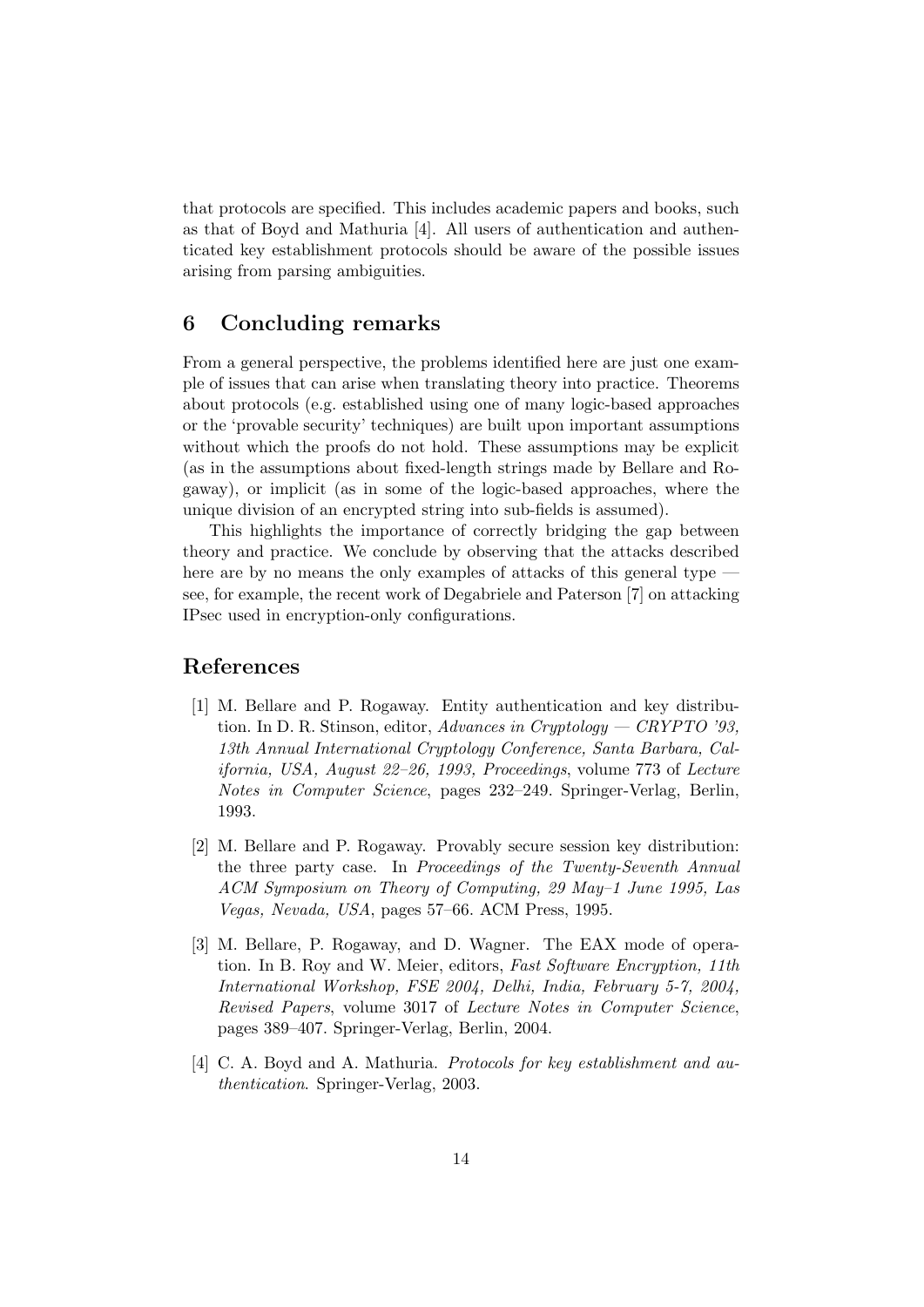- [5] Z. Cheng and R. Comley. Attacks on an ISO/IEC 11770-2 key establishment protocol. Cryptology ePrint Archive: Report 2004/249, September 2004.
- [6] Z. Cheng and R. Comley. Attacks on an ISO/IEC 11770-2 key establishment protocol. *International Journal of Network Security*, 3:290–295, 2006.
- [7] J. P. Degabriele and K. G. Paterson. Attacking the IPsec standards in encryption-only configurations. In *Proceedings: 2007 IEEE Symposium on Security and Privacy (S&P 2007), 20–23 May 2007, Oakland, California, USA*, pages 335–349. IEEE Computer Society Press, Los Alamitos, California, 2007.
- [8] International Organization for Standardization, Genève, Switzerland. *ISO/IEC 11770-2:1996, Information technology — Security techniques — Key management — Part 2: Mechanisms using symmetric techniques*, 1996.
- [9] International Organization for Standardization, Genève, Switzerland. *ISO/IEC 9798-3:1998, Information technology — Security techniques — Entity authentication — Part 3: Mechanisms using digital signature algorithms*, 2nd edition, 1998.
- [10] International Organization for Standardization, Genève, Switzerland. *ISO/IEC 9797–1, Information technology — Security techniques — Message Authentication Codes (MACs) — Part 1: Mechanisms using a block cipher*, 1999.
- [11] International Organization for Standardization, Genève, Switzerland. *ISO/IEC 9798–4: 1999, Information technology — Security techniques — Entity authentication — Part 4: Mechanisms using a cryptographic check function*, 2nd edition, 1999.
- [12] International Organization for Standardization, Genève, Switzerland. *ISO/IEC 9798-2:1999, Information technology — Security techniques — Entity authentication — Part 2: Mechanisms using symmetric emccipherment algorithms*, 2nd edition, 1999.
- [13] International Organization for Standardization, Genève, Switzerland. *ISO/IEC 9797–2, Information technology — Security techniques — Message Authentication Codes (MACs) — Part 2: Mechanisms using a hash-function*, 2000.
- [14] International Organization for Standardization, Genève, Switzerland. *ISO/IEC 11770-2:1996/Cor.1:2005, Information technology — Security techniques — Key management — Part 2: Mechanisms using symmetric techniques: Technical Corrigendum 1*, April 2005.